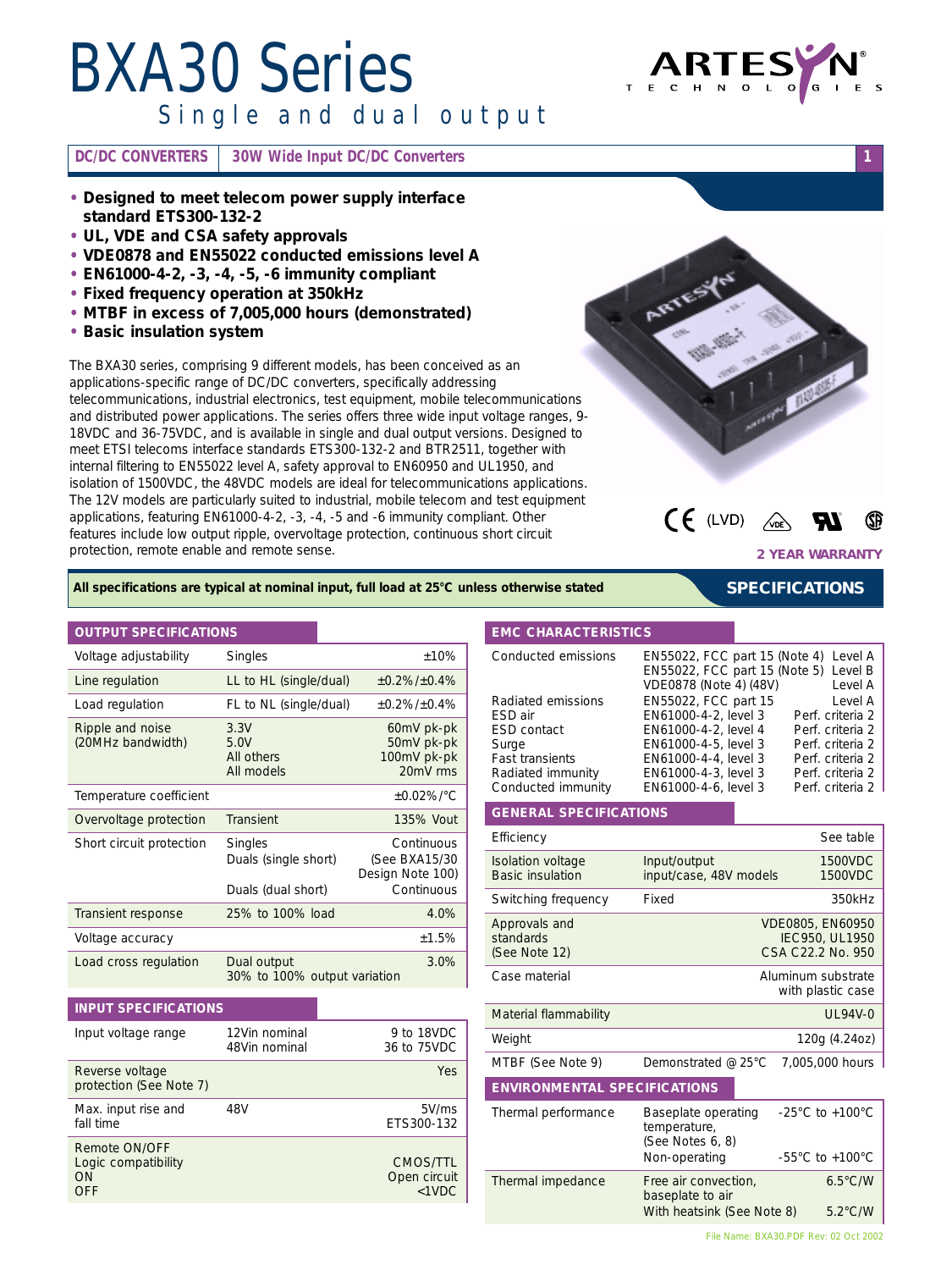### *BXA30 Series Single and dual output*



**DC/DC CONVERTERS** 30W Wide Input DC/DC Converters **2 2** 

**For the most current data and application support visit www.artesyn.com/powergroup/products.htm**

| <b>INPUT</b>   | <b>OUTPUT</b>  | <b>OUTPUT</b>         | <b>INPUT</b>           | <b>TYPICAL</b>    | <b>REGULATION</b> |              | <b>MODEL</b>        |
|----------------|----------------|-----------------------|------------------------|-------------------|-------------------|--------------|---------------------|
| <b>VOLTAGE</b> | <b>VOLTAGE</b> | <b>CURRENT (MAX.)</b> | CURRENT <sup>(1)</sup> | <b>EFFICIENCY</b> | LINE $(2)$        | $LOAD^{(3)}$ | NUMBER (4.6)        |
| 9-18VDC        | 5.0V           | 5.0A                  | 100 <sub>m</sub> A     | 80%               | ±0.2%             | ±0.2%        | BXA30-12S05         |
| 36-75VDC       | 3.3V           | 6.0A                  | 30 <sub>m</sub> A      | 75%               | $+0.2%$           | ±0.2%        | BXA30-48S3V3        |
| 36-75VDC       | 3.3V           | 8.0A                  | 30 <sub>m</sub> A      | 81%               | ±0.2%             | ±0.2%        | BXA30-48S3V3/8 (11) |
| 36-75VDC       | 5.0V           | 5.0A                  | 30 <sub>m</sub> A      | 80%               | ±0.4%             | ±1.0%        | BXA30-48S05         |
| 36-75VDC       | 12.0V          | 2.5A                  | 30 <sub>m</sub> A      | 85%               | ±0.2%             | ±0.2%        | BXA30-48S12         |
| 36-75VDC       | 15.0V          | 2.0A                  | 30 <sub>m</sub> A      | 87%               | $+0.2%$           | $+0.2%$      | BXA30-48S15         |
| 36-75VDC       | ±5.0V          | ±2.5A                 | 30 <sub>m</sub> A      | 80%               | ±0.4%             | ±0.4%        | BXA30-48D05         |
| 36-75VDC       | $+12.0V$       | ±1.25A                | 30 <sub>m</sub> A      | 84%               | ±0.4%             | ±0.4%        | BXA30-48D12         |
| 36-75VDC       | ±15.0V         | ±1.0A                 | 30 <sub>m</sub> A      | 86%               | ±0.4%             | ±0.4%        | BXA30-48D15         |

#### **Notes**

- **1** Nominal, at no load.
- 2 Low line to high line.<br>3 Full load to no-load.
- **3** Full load to no-load. For duals, the value stated is for balanced loads. **4** An optional internal filter is available, which will meet VDE0871 level A,
- VDE0878 level A and EN55022 level A. Add the suffix '-F' to the model number, e.g. **BXA30-48S12-F**. See BXA15 and BXA30 Design Note 100. **5** For conducted noise operation of the BXA30 to VDE0871, VDE0878 and
- EN55022 level B, see BXA15 and BXA30 Design Note 100. **6** For extended operating temperature, include the heatsink option, '-1' in the
- model number. Max. heatsink height is 12.5mm, e.g. **BXA30-48S15-1 7** Reverse voltage protection can be implemented by putting a slow blow
- fuse on the negative input rail. Rate the fuse for 48VDC at 1.5A and 12VDC at 6A.
- **8** The maximum operating ambient temperature, without derating depends on internal power dissipation and hence efficiency and cooling method. BXA15 and BXA30 Design Note 100 provides detailed thermal calculations and design-in details.
- **9** Test results to-date are 1,590,000 hours @ 46˚C. The MTBF figure shown includes a calculated acceleration factor of 4.1 based on an activation energy of -0.55 eV.
- **10** Visit the Artesyn website to download a copy of Design Note 100.
- **11** This model has the same electrical pin-out and pin pitch spacings as the drawing on the following page. Dimensions are 76.2 x 76.2 x 14.2mm,  $±0.3$ mm.
- **12** This product is only for inclusion by professional installers within other equipment and must not be operated as a stand alone product.
- **13** If remote sense is not used, connect +sense to +vout and -sense to -vout.

### **International Safety Standard Approvals**



Licence No. 6231 w UL1950 File No. E174104

VDE0805/EN60950/IEC950 File No. 14501-3336-7006

CSA C22.2 No. 950 File No. LR41062C

*Please consult our website for the following items:* ✔ *Design Note www.artesyn.com*